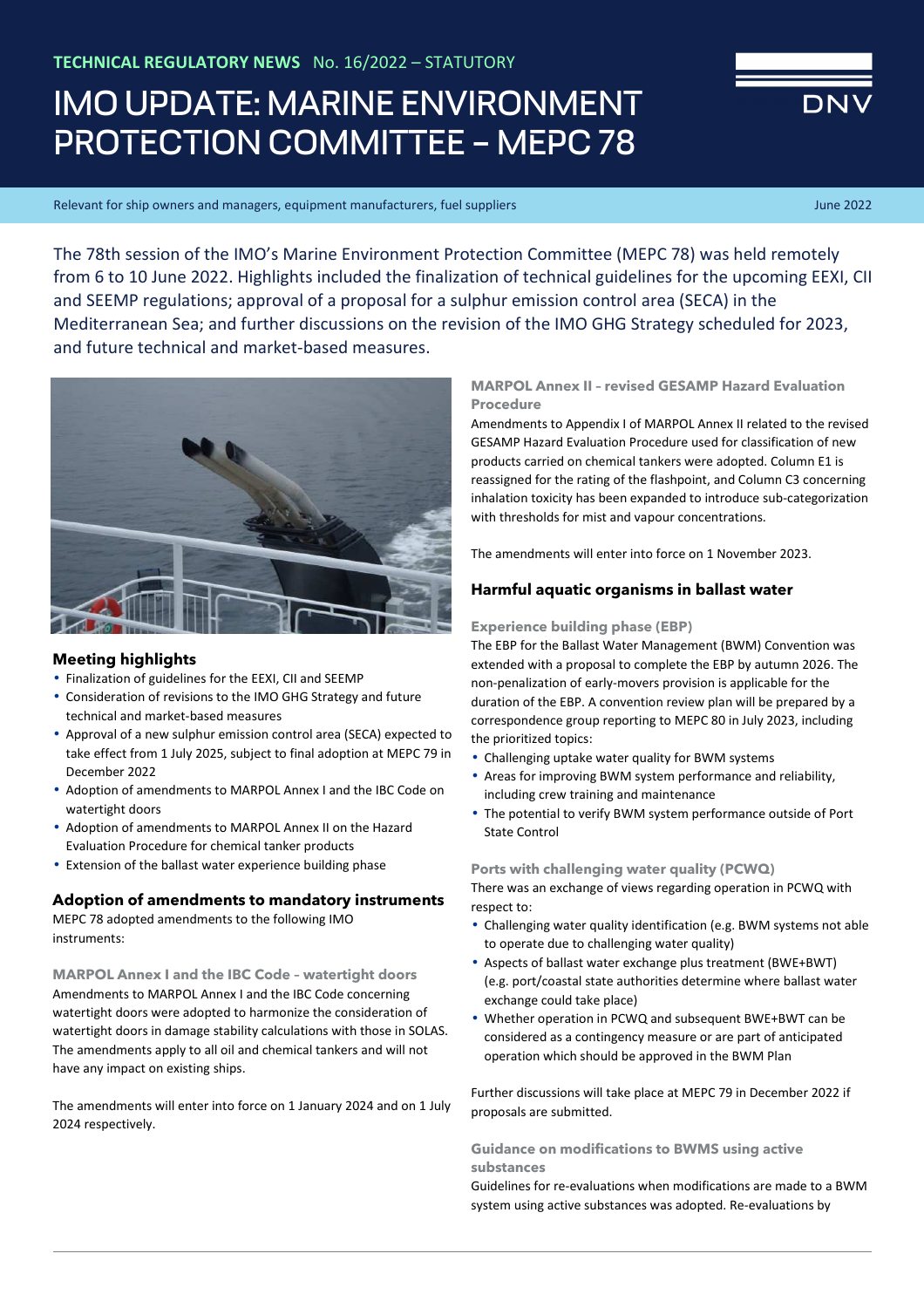GESAMP are applicable to modifications which could influence the outcome of the risk assessment for the environment, human health or ship safety (e.g. removal of filter or increased dose).

## **International Ballast Water Management Certificate (IBWMC)**

MEPC approved a unified interpretation of Appendix I to the BWM Convention (form of the IBWMC). It clarifies how to issue certificates for other approaches to BWM, especially with respect to ships occasionally engaged in an international voyage, ships exempted due to voyages between specific ports or locations, and for ships with "other approach" in accordance with Regulations A-4, A-5, B-3.6 or B-3.7.

## **Temporary storage of treated sewage and grey water in ballast tanks**

MEPC 78 discussed principles related to the temporary storage of treated sewage or grey water in ballast tanks. Ballast water discharges from ballast tanks used also for other purposes should be compliant with the BWM Convention, while other issues should be addressed in the context of MARPOL Annex IV. However, MEPC 78 did not confirm if temporary storage is acceptable in principle and deferred the matter to MEPC 79 in December 2022.

# **Air pollution and energy efficiency**

## **Exhaust Gas Cleaning Systems (EGCS)**

Guidelines for risk and impact assessment of the discharge water from EGCS were approved. The guidelines provide information on the recommended methodology for risk and impact assessment that member states should follow when considering local or regional regulations concerning EGCS discharge water.

Guidance regarding the delivery of EGCS residues to port reception facilities was approved. These best practises are intended to assist both ship operators and port states in assuring the proper management and disposal of EGCS residues and stored discharge water form EGCS into port reception facilities.

**Reporting of flashpoint in the Bunker Delivery Note (BDN)**  Following the approval of amendments to SOLAS Chapter II-2 by MSC 105 in relation to the flashpoint of oil fuel, amendments to Appendix V of MARPOL Annex VI (Information to be included in the BDN) were approved subject to adoption at MEPC 79. The following new item has been added to the BDN: "Flashpoint (°C) or a statement that flashpoint has been measured at or above 70°C".

#### **Unified interpretations**

MEPC approved a unified interpretation of Regulation 18.3 of MARPOL Annex VI with regard to the use of biofuels. The amendment clarifies that fuels with a biofuel content up to 30% in principle fall under the definition of marine fuel oil derived from petroleum refining (Regulation 18.3.1) and no further  $NO<sub>x</sub>$  testing is required. For fuels with a biofuel content of more than 30%, it needs to be verified that the engine is not altered beyond the approved parts and settings

of the NO<sub>x</sub> Technical File (Regulation 18.3.2) in order to not require NOx testing.

**DNV** 

MEPC 78 also approved a unified interpretation of Paragraph 4.4.6.1 of the  $NO<sub>x</sub>$  Technical Code 2008, clarifying the process for on-board testing, definitions of the engine family concept for engines with Selective Catalytic Reduction (SCR) systems, and interpreting requirements for parent engine  $NO<sub>x</sub>$  tests.

# **Reduction of GHG emissions**

**Technical guidelines for the EEXI, CII and SEEMP**  MEPC 78 finalized guidelines related to the EEXI, CII and SEEMP. With these guidelines adopted, the EEXI, CII and SEEMP are ready for implementation. The EEXI technical file needs to be approved before the first annual, intermediate or renewal IAPP survey or the initial IEE survey on or after 1 January 2023. The SEEMP Part III needs to be approved and on board by 1 January 2023. The first reporting of the CII based on 2023 data is due no later than 31 March 2024.

The following is a short summary of the main discussions and changes:

**EEXI guidelines:** Included option for in-service performance measurements.

**CII calculation guidelines (G1):** The capacity parameter for ro-ro cargo ships was changed to gross tons.

**CII reference lines guidelines (G2):** Reference lines for ro-ro cargo ships and ro-ro cargo (vehicle) ships were updated; the reference line for ro-ro passenger ships was split in two, with a separate line for high-speed craft (HSC) and an updated line for ro-ro passenger ships excluding HSC.

**CII rating guidelines (G4):** Updates to the rating thresholds for the ship types with updated reference lines.

**Interim CII correction factor and voyage adjustment guidelines (G5):** New guideline which includes correction factors and voyage adjustments for various ship types and circumstances. There was an extensive discussion on which corrections and adjustments to include. Corrections for adverse weather and extensive port and waiting time were not included at this stage and will need to be raised at the review in 2025.

**DCS verification guidelines:** Provisions for verification of the CII as part of the fuel data collection system (DCS) reporting. **SEEMP guidelines:** Updated to include guidance on developing and verifying the SEEMP Part III (ship operational carbon intensity plan). There were minor adjustments to other parts of the guidelines. **Port State Control guidelines:** MEPC 78 requested the sub-committee on Implementation of IMO Instruments (III 8) (July 2022) to consider if failing to implement the implementation plan in SEEMP Part III is a detainable deficiency.

#### **Revision of the Fuel Data Collection System**

MEPC 78 approved amendments to Appendix IX of MARPOL Annex VI to include information related to the EEXI and CII in the fuel data collection system (DCS). Further revisions the DCS will considered, including transparency of data and cargo data.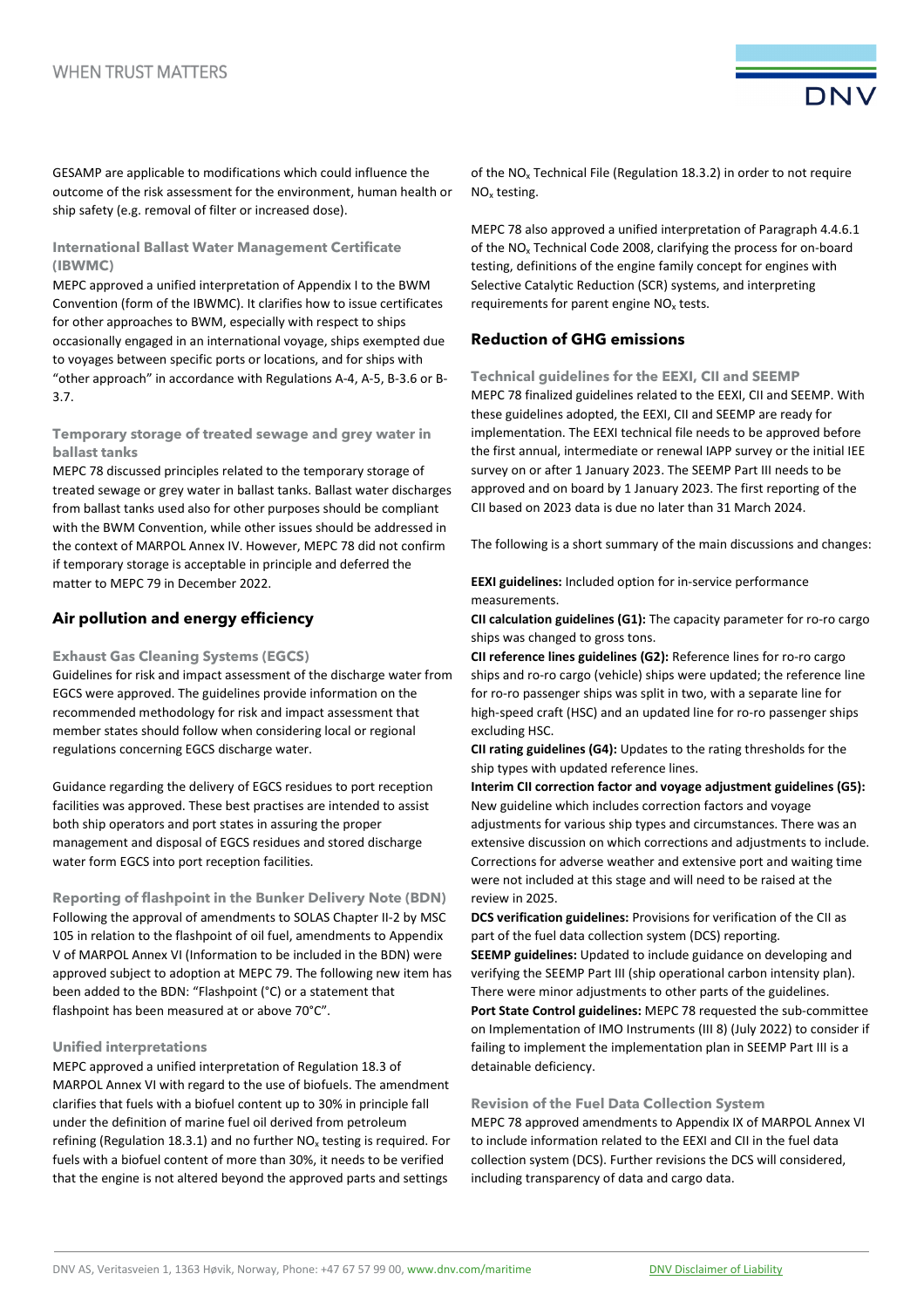

#### **Revision of the IMO GHG Strategy**

There was an extended exchange of views on the scheduled revision of the IMO GHG Strategy, but with no new decisions being made. The main divergence in views between countries is the split between those calling for full decarbonization by 2050, and those calling for further assessments on feasibility and impacts on states before such a decision can be made.

The MEPC will adhere to the established workplan on this matter and make its decision at MEPC 80 in July 2023. Further discussions will take place at an intersessional meeting agreed to be held back-toback with MEPC 79 in December 2022. There is also the expectation that an intersessional meeting will be held in the spring of 2023 dedicated to this matter.

**Mid and long-term measures to reduce GHG emissions**  There was an extensive discussion on potential mid and long-term measures at the intersessional meeting held two weeks prior to MEPC 78. At this meeting, proposals for various market-based measures were discussed:

- **A levy system** based on absolute well-to-wake GHG emissions. The GHG price is determined by the IMO.
- **A levy system** based on CII performance, where ships with CII performance below a benchmark pay a contribution per tonne CO<sub>2</sub>, and ships with performance above the benchmark receive a reward. The contribution is determined by the IMO, while the reward depends on the level of achievement of the fleet.
- A levy system based on absolute tank-to-wake CO<sub>2</sub> emissions where the revenues are partly used to provide a direct rebate to zero-emission vessels. The  $CO<sub>2</sub>$  price and rebate are determined by the IMO.
- **An emissions cap-and-trade system,** similar to the EU ETS, where the well-to-wake GHG emission level is set by the IMO and allowances are auctioned out. The carbon price is then determined by the market.

Additionally, there were discussions on a proposed technical measure in the form of a well-to-wake GHG intensity fuel standard.

MEPC 78 did not develop these proposals further, and discussions will continue at an intersessional meeting prior to MEPC 79 and following meetings. The decision on which measures to develop into regulations will be made at MEPC 80 in July 2023.

#### **On-board CO2 capture**

Due to time constraints, only a very brief discussion was held on provisions for taking into account on-board  $CO<sub>2</sub>$  capture in instruments such as the EEDI and CII. The topic will be discussed further at future meetings.

**Lifecycle GHG/carbon intensity for marine fuels**  An intersessional working group prior to MEPC 78 developed draft guidelines on lifecycle GHG/carbon intensity for marine fuels. The work will continue through a correspondence group reporting to MEPC 80 in July 2023.

# **Marine plastic litter**

#### **Marking of fishing gear**

MEPC 78 discussed whether the marking of fishing gear should be made mandatory under MARPOL Annex V or if a voluntary approach should be pursued. It was concluded to make marking of fishing gear mandatory through MARPOL and to develop a circular as a short-term measure to promote the implementation of fishing gear marking.

#### **Garbage record book**

Amendments to MARPOL Annex V to make the Garbage Record Book mandatory also for ships of 100 gross tonnage and above and less than 400 gross tonnage were approved with a view to adoption at MEPC 79.

## **Pollution prevention and response**

Following the adoption of the amendments to the Anti-Fouling System (AFS) Convention to include controls on cybutryne adopted at MEPC 76, three revised guidelines were adopted at this session concerning the sampling, inspection and survey of anti-fouling systems.

Draft amendments to MARPOL Annexes I, II, IV, V and VI concerning regional reception facilities in the Arctic were approved together with amendments to the 2012 Guidelines for the development of a regional reception facility plan (Resolution MEPC.221(63)). The amendments are subject to adoption at MEPC 79.

In connection with the revision of the Integrated Bilge Water Treatment System (IBTS) guidelines at PPR 7, it was questioned whether forced evaporation by heating of oily bilge water for the purpose of disposal is acceptable. MEPC was asked to clarify this and after discussing the issue, it was concluded that in principle forced evaporation by heating of oily bilge water is acceptable as a means of disposal and delegations were invited to submit proposals to PPR 10 for amending MARPOL Annex I to reflect this.

# **Identification and protection of special areas, ECAs and PSSAs**

MEPC 78 considered and approved a proposal for a Sulphur Emission Control Area (SECA) to be established in the Mediterranean Sea. The proposal is subject for adoption at MEPC 79 in December of this year, and is expected to take effect from 1 July 2025. The requirement will be the same as for other SECAs, mandating the use of fuel oil with a sulphur content of 0.10% or of an EGCS.

#### **Work programme**

MEPC 78 agreed to new or amended outputs to the work programme as follows:

A new output on the development of a practical guide on the development of local-level marine spill contingency plans to support key authorities in effectively implementing the OPRC Convention.

Amend the title of the existing output 1.26 to "Revision of MARPOL Annex IV and associated guidelines" and expand the scope to amend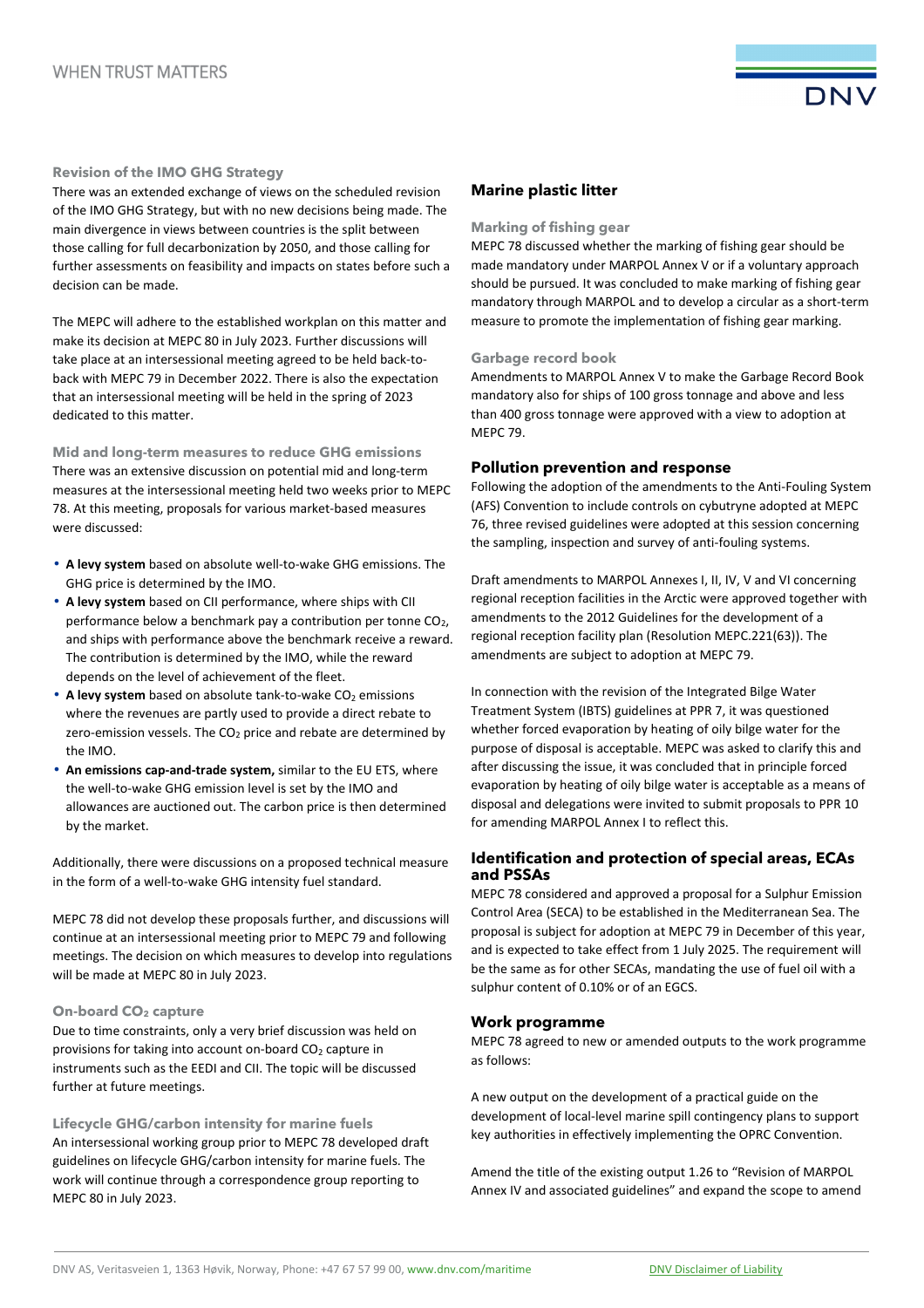

the definition of "person" as provided in MARPOL Annex IV, taking into account persons other than the crew and passengers.

## **Recommendations**

DNV recommends that our customers evaluate possible technical and operational modifications to comply with the upcoming GHG requirements and, when applicable, to prepare and submit an EEXI Technical File and a SEEMP Part III for verification.

For more information about decarbonizing shipping and about the relevant DNV services relating to GHG emissions, visit:

• www.dnv.com/decarbonize-shipping

- www.dnv.com/cii
- www.dnv.com/eexi
- www.dnv.com/seemp3

# **Provisional list of resolutions and circulars**

Please note that the list and document references below are provisional:

**Resolution MEPC.343(78)**  Amendments to MARPOL Annex I (watertight doors)

**Resolution MEPC.344(78)**  Amendments to MARPOL Annex II (abbreviated legend to the revised GESAMP Hazard Evaluation Procedure)

#### **Resolution MEPC.345(78)**

Amendments to the International Code for the Construction and Equipment of Ships Carrying Dangerous Chemicals in Bulk (IBC Code) (watertight doors)

**Resolution MEPC.346(78)**  2022 Guidelines for the development of a Ship Energy Efficiency Management Plan (SEEMP)

**Resolution MEPC.347(78)** 

Guidelines for the verification and company audits by the administration of Part III of the Ship Energy Efficiency Management Plan (SEEMP)

**Resolution MEPC.348(78)**  2022 Guidelines for administration verification of ship fuel oil consumption data and operational carbon intensity

**Resolution MEPC.349(78)**  2022 Guidelines for the development and management of the IMO ship fuel oil consumption database

**Resolution MEPC.350(78)**  Guidelines on the method of calculation of the attained Energy Efficiency Existing Ship Index (EEXI)

**Resolution MEPC.351(78)**  2022 Guidelines on survey and certification of the attained Energy Efficiency Existing Ship Index (EEXI)

**Resolution MEPC.352(78)** 

2022 Guidelines on operational carbon intensity indicators and the calculation methods (CII guidelines, G1)

**Resolution MEPC.353(78)** 

2022 Guidelines on the reference lines for use with operational carbon intensity indicators (CII reference lines guidelines, G2)

**Resolution MEPC.354(78)**  2022 Guidelines on the operational carbon intensity rating of ships (CII rating guidelines, G4)

**Resolution MEPC.355(78)**  2022 Interim guidelines on correction factors and voyage adjustments for CII calculations (CII guidelines, G5)

**Resolution MEPC.356(78)**  2022 Guidelines for brief sampling of anti-fouling systems on ships

**Resolution MEPC.357(78)**  2022 Guidelines for inspection of anti-fouling systems on ships

**Resolution MEPC.358(78)**  2022 Guidelines for survey and certification of anti-fouling systems on ships

#### **BWM.2/Circ.61/Rev.1**

2022 Guidance on methodologies that may be used for enumerating viable organisms for type approval of ballast water management systems

**BWM.2/Circ.66/Rev.3**  Unified interpretations to the BWM Convention

**BWM.2/Circ.13/Rev.5**  Methodology for information gathering and conduct of work of the GESAMP-BWWG

**MEPC.1/Circ.895/Rev.1**  Unified interpretations to the NOx Technical Code 2008, as amended

**MEPC.1/Circ.795/Rev.6**  Unified interpretations to MARPOL Annex VI

**MEPC.1/Circ.899**  2022 Guidelines for risk and impact assessments of the discharge water from exhaust gas cleaning systems

**MEPC.1/Circ.900** 

2022 Guidance regarding the delivery of EGCS residues to port reception facilities

**MEPC.1/Circ.901**  Guidance for submission of data to the IMO data collection system of fuel oil consumption of ships from a State not Party to MARPOL Annex VI